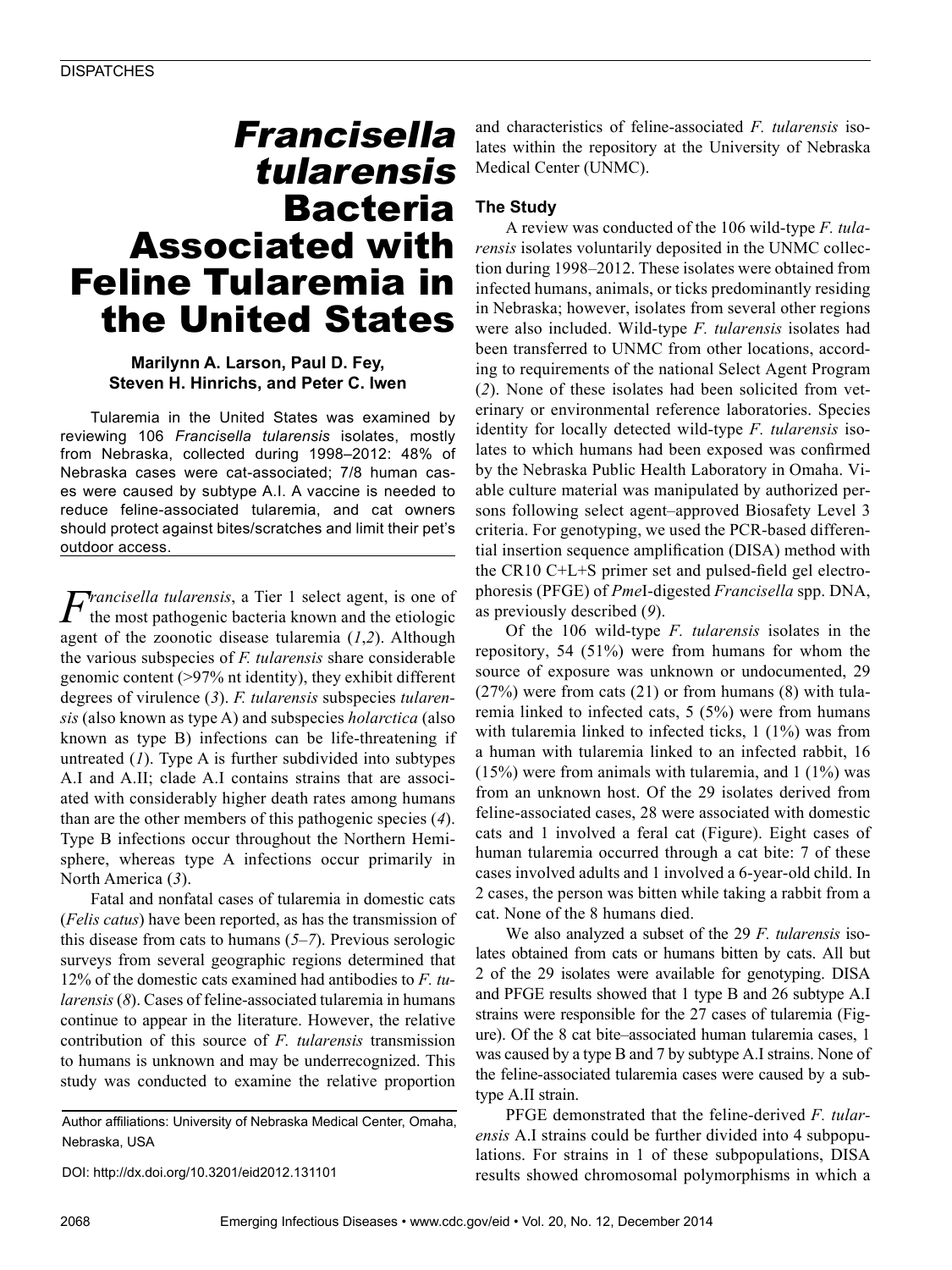1.2-kbp or a 1.5-kbp amplicon was produced. This finding is consistent with 2 unique origins for the strains, even though they were obtained from the same geographic area.

Subset analysis of Nebraska cases showed that 48% (24/50) of the wild-type *F. tularensis* isolates were felineassociated, and most of those 24 isolates (71%, 17/24) were associated with tularemia cases that occurred in 1 city in eastern Nebraska. The highest number of tularemia cases in Nebraska was reported in 2012, a year noted for extreme heat and drought conditions with warm weather beginning in early January and lasting through December. No felineassociated tularemia cases in Nebraska were reported during 1998–2004; however, 18 were reported during 2005–2011.

### **Conclusions**

Two different molecular methods demonstrated that *F. tularensis* subtype A.I was responsible for most of the tularemia cases in cats  $(96\%, 26/27)$ ; 1 of the 27 cases was caused by a type B strain. This finding is consistent with subtype A.I strains being found predominantly east of the 100th meridian in the United States, whereas A.II strains appear to be restricted to the west of this meridian

| 80 | 85<br>န္တ | $\overline{100}$<br>95 | Strain            | Geographic<br>location | Host<br>(specimen)          | Year<br>isolated | Infected<br>source | Genotype | Amplicon<br>size, kbp |
|----|-----------|------------------------|-------------------|------------------------|-----------------------------|------------------|--------------------|----------|-----------------------|
|    |           |                        | NE-081405         | <b>NE</b>              | Human (hand)                | 2005             | Domestic cat       | A.I      | 1.5                   |
|    |           |                        | NE-120312B        | <b>NE</b>              | Cat (lymph node)            | 2012             | Domestic cat       | A.I      | 1.5                   |
|    |           |                        | NE-120312A        | <b>NE</b>              | Cat (lymph node)            | 2012             | Domestic cat       | A.I      | 1.5                   |
|    |           |                        | <b>SCHU S4</b>    | OH                     | Human (unknown)             | 1941             | Unknown            | A.I      | 1.2                   |
|    |           |                        | OK-FelineNC       | OK                     | Cat (unknown)               | Unknown          | Domestic cat       | A.I      | 1.2                   |
|    |           |                        | NE-081205         | <b>NE</b>              | Human (hand)                | 2005             | Domestic cat       | A.I      | 1.2                   |
|    |           |                        | NE-050707         | <b>NE</b>              | Cat (brain)                 | 2007             | Domestic cat       | A.I      | 1.2                   |
|    |           |                        | NE-073007         | <b>NE</b>              | Human (finger)              | 2007             | Domestic cat       | A.I      | 1.2                   |
|    |           |                        | NE-092107         | <b>NE</b>              | Cat (lymph node)            | 2007             | Domestic cat       | A.I      | 1.2                   |
|    |           |                        | NE-120707         | <b>NE</b>              | Cat (liver and spleen)      | 2007             | Domestic cat       | A.I      | 1.2                   |
|    |           |                        | NE-060309         | <b>NE</b>              | Cat (unknown)               | 2009             | Feral.cat          | A.I      | 1.2                   |
|    |           |                        | NE-050611         | <b>NE</b>              | Cat (unknown)               | 2011             | Domestic cat       | A.I      | 1.2                   |
|    |           |                        | NE-090712         | <b>NE</b>              | Human (unknown)             | 2012             | Domestic cat       | A.I      | 1.2                   |
|    |           |                        | NE-102412         | <b>NE</b>              | Cat (spleen and lymph node) | 2012             | Domestic cat       | A.I      | 1.2                   |
|    |           |                        | OK-98041035       | OK                     | Cat (unknown)               | 1998             | Domestic cat       | A.I      | 1.2                   |
|    |           |                        | OK-00101504       | OK                     | Cat (unknown)               | 2000             | Domestic cat       | A.I      | 1.2                   |
|    |           |                        | NC-54558-01       | <b>NC</b>              | $Cat$ (lung)                | 2001             | Domestic cat       | A.I      | 1.2                   |
|    |           |                        | NC-554559-01      | <b>NC</b>              | Cat (lymph node)            | 2001             | Domestic cat       | A.I      | 1.2                   |
|    |           |                        | NE-102105         | <b>NE</b>              | Cat (blood)                 | 2005             | Domestic cat       | A.I      | 1.2                   |
|    |           |                        | NE-121905         | <b>NE</b>              | Human (hand)                | 2005             | Domestic cat       | A.I      | 1.2                   |
|    | A.I       |                        | NE-062008         | <b>NE</b>              | Human (hand)                | 2008             | Domestic cat       | A.I      | 1.5                   |
|    |           |                        | NE-071408         | <b>NE</b>              | Cat (throat)                | 2008             | Domestic cat       | A.I      | 1.5                   |
|    |           |                        | NE-083010         | <b>NE</b>              | Cat (unknown)               | 2010             | Domestic cat       | A.I      | 1.2                   |
|    |           |                        | NE-041912         | <b>NE</b>              | Cat (unknown)               | 2012             | Domestic cat       | A.I      | 1.2                   |
|    |           |                        | NE-101912         | <b>NE</b>              | Cat (salivary gland)        | 2012             | Domestic cat       | A.I      | 1.2                   |
|    |           |                        | NE-110607         | <b>NE</b>              | Human (hand)                | 2007             | Domestic cat       | A.I      | 1.2                   |
|    |           |                        | NE-061608         | <b>NE</b>              | Cat (liver and spleen)      | 2008             | Domestic cat       | A.I      | 1.2                   |
|    | A.II      |                        | WY96-3418         | WY                     | Human                       | 1996             | Unknown            | A.II     | 1.3                   |
|    |           |                        | <b>ATCC 29684</b> | Russia                 | Vole                        | Unknown          | Unknown            | B        | 2.1                   |
| B  |           |                        | NE-061705         | <b>NE</b>              | Human (hand)                | 2005             | Domestic cat       | B        | 2.1                   |

Figure. Molecular genotyping of *Francisella tularensis* isolates obtained from infected cats or humans bitten by an infected cat, United States, 1998–2012. Genotyping was performed by using pulsed-field gel electrophoresis (PFGE) and the PCR-based differential insertion sequence amplification (DISA) assay. A dendrogram of PFGE patterns obtained with *Pme*I-digested *F. tularensis* isolates is shown on the left; the scale bar at the top indicates distance in relative units. The genotype-specific amplicon lengths obtained with the DISA CR10 C+L+S primer set are shown on the right. Migration profiles of the *Pme*I restriction fragments from *F. tularensis* chromosomal DNA were normalized to *Sma*Idigested *Staphylococcus aureus* NCTC 8325 by using BioNumerics software (Applied Maths, Inc., Austin, TX, USA). Cluster analysis was performed by using the Dice correlation coefficient and the unweighted pair group mathematical average (UPGMA) clustering algorithm in the BioNumerics software. The DISA CR10 C+S primer pair identified the subtype A.I strains, whereas the CR10 C+L primer pair differentiated the subtype A.II and type B strains by the size of the amplicon produced. Underlining indicates *F. tularensis* strains SCHU S4 (subtype A.I), WY96–3418 (subtype A.II), and ATCC 29684 (type B), which were included as references. *F. tularensis* isolates NE-062508 and NE-073009 were no longer viable after storage and therefore not genotyped; these pathogens were isolated from domestic cats from eastern Nebraska (NE) in 2008 and 2009, respectively. ATCC, American Type Culture Collection; NC, North Carolina; OH, Ohio; OK, Oklahoma; WY, Wyoming.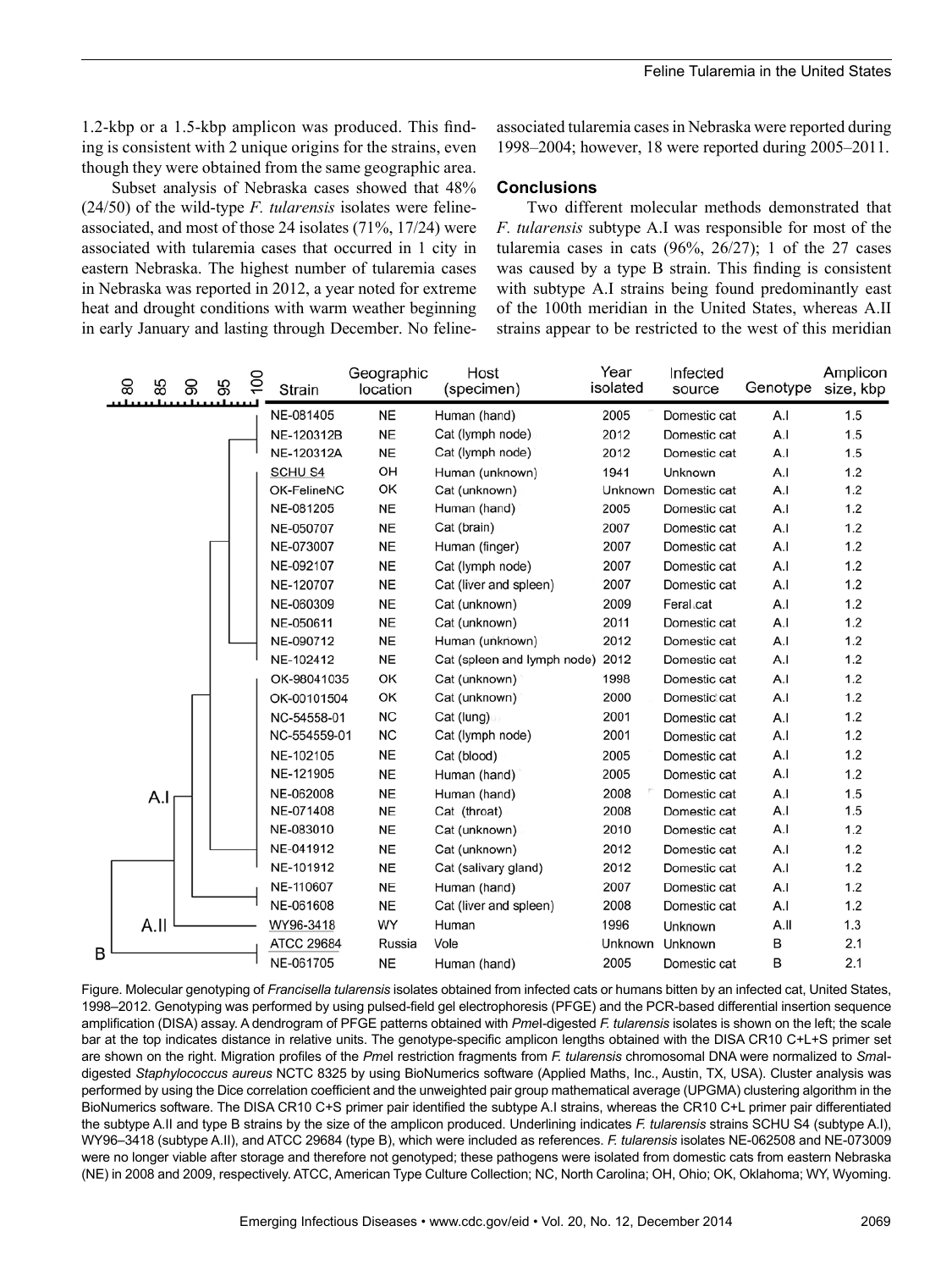#### **DISPATCHES**

(*4*). More importantly, this study confirms that the highly virulent A.I strains are frequent causes of tularemia in cats and humans, a finding that is in agreement with those in a previous report (*4*), and that the type B clade can cause disease in these hosts.

Although cats are a well-known vector of *F. tularensis*, the strikingly high percentage of disease associated with cats in Nebraska was unexpected (48% in Nebraska vs. 27% in the UNMC repository). Of note, the highest number of feline-derived tularemia cases occurred in a city known to have multiple feral cat colonies and during a year with extended warm weather and extreme drought conditions. Warmer temperatures can accelerate the tick life cycle, augmenting the potential for transmission of vector-borne diseases (*10*,*11*), and droughts can contribute to impaired host immunity, thereby increasing the likelihood for the transmission of zoonotic pathogens at the limited sources of water (*12*). Therefore, although the natural reservoir of *F. tularensis* is unknown, we speculate that these environmental conditions exacerbated the spread of tularemia by increasing the abundance of ticks harboring and transmitting *F. tularensis* to outdoor animals. Nevertheless, the high relative contribution of cats to disease may be due to underrecognition of an existing problem, a new emerging threat caused by environmental factors, and/or reporting or other biases.

A 2012 systematic review reported that free-ranging domestic cats are probably responsible for the greatest percentage of bird and mammal deaths (*13*). This information and the findings from the current study support the supposition that although cats are considered incidental hosts for *F. tularensis*, their inherent predatory behavior increases the likelihood that they will acquire tularemia through the consumption of infected animals and exposure to contaminated ticks, animals, or water harboring this pathogen. A vaccine for tularemia is not available in the United States, and the overall prognosis for infected persons is poor if antibiotic drug treatment is not administered early in the infection process. Therefore, cat owners should protect themselves against potential bites and/or scratches and consider limiting outdoor access for domestic cats. In addition, because tularemia is often initially misdiagnosed (*14*), confirmatory testing by public health laboratories is important and will provide critical surveillance information regarding *F. tularensis* in the environment.

The high percentage of feline-associated tularemia cases reported in this study demonstrates that outdoor domestic cats are frequent vectors of *F. tularensis*, particularly in areas where the bacterium is endemic. The cases reported in this study were primarily from urban areas with nearby access to veterinarians and with cat owners/caretakers motivated to treat infected animals; therefore, our findings may not accurately estimate the prevalence of this pathogen within the feral and rural domestic cat populations. These findings do emphasize the importance of taking appropriate measures to reduce the transmission of feline-associated tularemia to humans and the need for a vaccine that protects against the highly virulent pathogen *F. tularensis*.

#### **Acknowledgments**

We thank the Nebraska Public Health Laboratory for providing the bacterial isolates.

This study was funded in part by the Department of Pathology and Microbiology at the University of Nebraska Medical Center.

Dr Larson is an assistant professor in the Pathology and Microbiology Department at the University of Nebraska Medical Center in Omaha. Her research interests include the development of diagnostics and therapeutics for pathogen identification and treatment, respectively, as well as determining the molecular mechanisms that allow pathogens to replicate and persist.

#### **References**

- 1. Sjöstedt A. Tularemia: history, epidemiology, pathogen physiology, and clinical manifestations. Ann N Y Acad Sci. 2007;1105:1–29. http://dx.doi.org/10.1196/annals.1409.009
- 2. Centers for Disease Control and Prevention, Department of Health and Human Services (HHS). Possession, use, and transfer of select agents and toxins; final rule. Fed Regist. 2012;77:61083–115.
- 3. Pechous RD, McCarthy TR, Zahrt TC. Working toward the future: insights into *Francisella tularensis* pathogenesis and vaccine development. Microbiol Mol Biol Rev. 2009;73:684–711. http://dx.doi. org/10.1128/MMBR.00028-09
- 4. Kugeler KJ, Mead PS, Janusz AM, Staples JE, Kubota KA, Chalcraft LG, et al. Molecular epidemiology of *Francisella tularensis* in the United States. Clin Infect Dis. 2009;48:863–70. http://dx.doi.org/10.1086/597261
- 5. Arav-Boger R. Cat-bite tularemia in a seventeen-year-old girl treated with ciprofloxacin. Pediatr Infect Dis J. 2000;19:583–4. http://dx.doi.org/10.1097/00006454-200006000-00024
- 6. Capellan J, Fong IW. Tularemia from a cat bite: case report and review of feline-associated tularemia. Clin Infect Dis. 1993;16:472–5. http://dx.doi.org/10.1093/clind/16.4.472
- 7. Liles WC, Burger RJ. Tularemia from domestic cats. West J Med. 1993;158:619–22.
- 8. Magnarelli L, Levy S, Koski R. Detection of antibodies to *Francisella tularensis* in cats. Res Vet Sci. 2007;82:22–6. http://dx.doi. org/10.1016/j.rvsc.2006.06.003
- Larson MA, Fey PD, Bartling AM, Iwen PC, Dempsey MP, Francesconi SC, et al. *Francisella tularensis* molecular typing using differential insertion sequence amplification. J Clin Microbiol. 2011;49:2786–97. http://dx.doi.org/10.1128/JCM.00033-11
- 10. Tabachnick WJ. Challenges in predicting climate and environmental effects on vector-borne disease episystems in a changing world. J Exp Biol. 2010;213:946–54. http://dx.doi.org/10.1242/jeb.037564
- 11. Estrada-Peña A, Gray JS, Kahl O, Lane RS, Nijhof AM. Research on the ecology of ticks and tick-borne pathogens—methodological principles and caveats. Front Cell Infect Microbiol. 2013;3:29. http://dx.doi.org/10.3389/fcimb.2013.00029